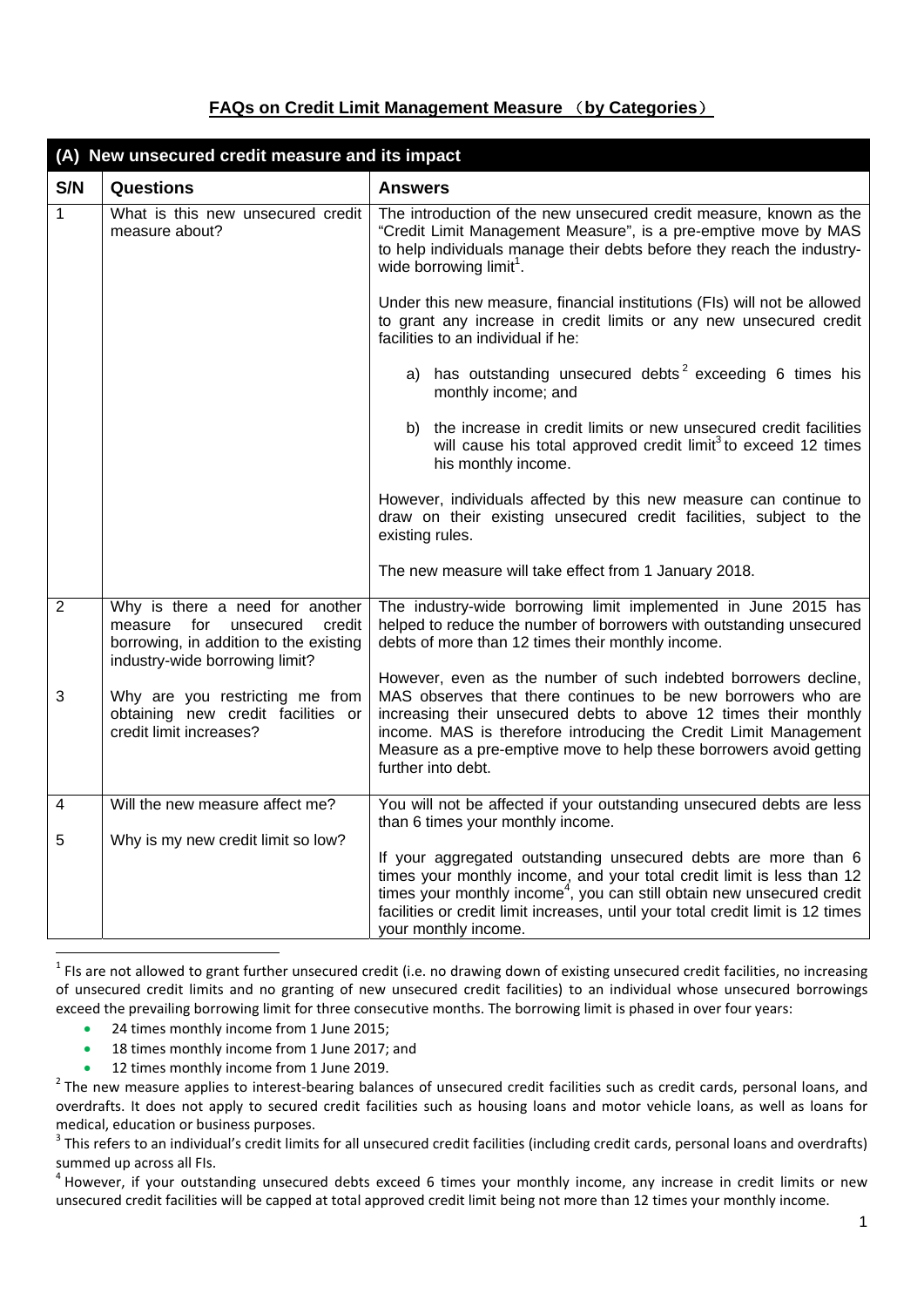|                     |                                                                                                                                                                                                                | If your aggregated outstanding unsecured debts are more than 6<br>times your monthly income, and your total credit limit is more than or<br>equal to 12 times your monthly income, you will not be able to obtain<br>any further credit limit increases, or new unsecured credit facilities.<br>Secured credit facilities such as housing loans and motor vehicle<br>loans, as well as loans for medical, education or business purposes <sup>5</sup><br>are excluded, and you can continue to apply for these credit facilities.<br>You can also continue to use your existing unsecured credit facilities. |
|---------------------|----------------------------------------------------------------------------------------------------------------------------------------------------------------------------------------------------------------|--------------------------------------------------------------------------------------------------------------------------------------------------------------------------------------------------------------------------------------------------------------------------------------------------------------------------------------------------------------------------------------------------------------------------------------------------------------------------------------------------------------------------------------------------------------------------------------------------------------|
|                     |                                                                                                                                                                                                                | Only if specifically asked about temporary credit limit increases:<br>You can apply for temporary credit limit increases for some needs-<br>based purposes.                                                                                                                                                                                                                                                                                                                                                                                                                                                  |
| 6<br>$\overline{7}$ | Will I be informed in advance if I am<br>affected<br>being<br>by<br>this<br>new<br>measure?<br>Will there be a 3 months grace<br>period similar<br>the<br>to<br>current                                        | Individuals with outstanding unsecured debt more than 6 times of<br>monthly income and total credit limit more than 12 times of monthly<br>income will not be allowed to obtain any new unsecured credit<br>facilities or any increase in credit limit with effect from 1 January 2018.<br>There will not be any grace period as your existing facilities are not<br>affected and you can continue using them.                                                                                                                                                                                               |
|                     | guideline?                                                                                                                                                                                                     | As the new measure only applies when you apply for a new facility or<br>credit limit increase, you will be informed at the point of application if<br>you are affected by the new measure.                                                                                                                                                                                                                                                                                                                                                                                                                   |
|                     |                                                                                                                                                                                                                | Individuals can also check their monthly statements to do their own<br>computation, purchase their own credit bureau reports, or reach out to<br>their FIs to find out if they are affected by this new measure.                                                                                                                                                                                                                                                                                                                                                                                             |
| 8                   | Does this new measure affect my<br>existing credit card or unsecured<br>credit limit?                                                                                                                          | No, you can continue to use your existing unsecured credit facilities.<br>Your existing credit limits will also not be reduced by this new<br>measure.                                                                                                                                                                                                                                                                                                                                                                                                                                                       |
| 9<br>10             | How is the outstanding unsecured<br>debt computed for the purpose of<br>this new measure?<br>include<br>outstanding<br>it<br>Does<br>debt<br>from<br>unsecured<br>arising<br>temporary credit limit increases? | Similar to the industry-wide borrowing limit, FIs are required to take<br>only a borrower's interest-bearing unsecured debt into account for the<br>purpose of this new measure. Interest-bearing unsecured debt<br>includes amounts rolled over on credit cards (i.e. amounts that are not<br>repaid in full by the due date) and outstanding amounts on unsecured<br>loans that accrue interest. These would include interest-bearing<br>unsecured debt from temporary credit limit increases.                                                                                                             |
| 11                  | What is excluded from this new<br>measure?                                                                                                                                                                     | Amounts charged to credit cards that are fully repaid by their due<br>dates typically do not attract interest, and do not have to be taken into<br>consideration for the purpose of this rule.                                                                                                                                                                                                                                                                                                                                                                                                               |
|                     |                                                                                                                                                                                                                | Likewise, amounts outstanding on interest-free instalment plans that<br>do not attract interest do not have to be taken into consideration.<br>However, if interest is imposed on a particular instalment, for example<br>due to late payment, this instalment amount will have to be included in<br>the borrower's aggregate unsecured debt.                                                                                                                                                                                                                                                                |
|                     |                                                                                                                                                                                                                | In addition, amounts outstanding on loans for medical, education and<br>business purposes are exempted <sup>6</sup> .                                                                                                                                                                                                                                                                                                                                                                                                                                                                                        |
| 12                  | Under what circumstances will I be<br>exempted from this measure?                                                                                                                                              | This new measure does not apply to a foreigner (i.e. non-citizen of<br>Singapore or permanent resident) or an individual who has an annual                                                                                                                                                                                                                                                                                                                                                                                                                                                                   |

<sup>&</sup>lt;sup>56</sup> Certain needs-based or purposeful expenditure as defined in the Banking (Credit Card and Charge Card) Regulations or MAS Notice 635 on Unsecured Credit Facilities to Individuals.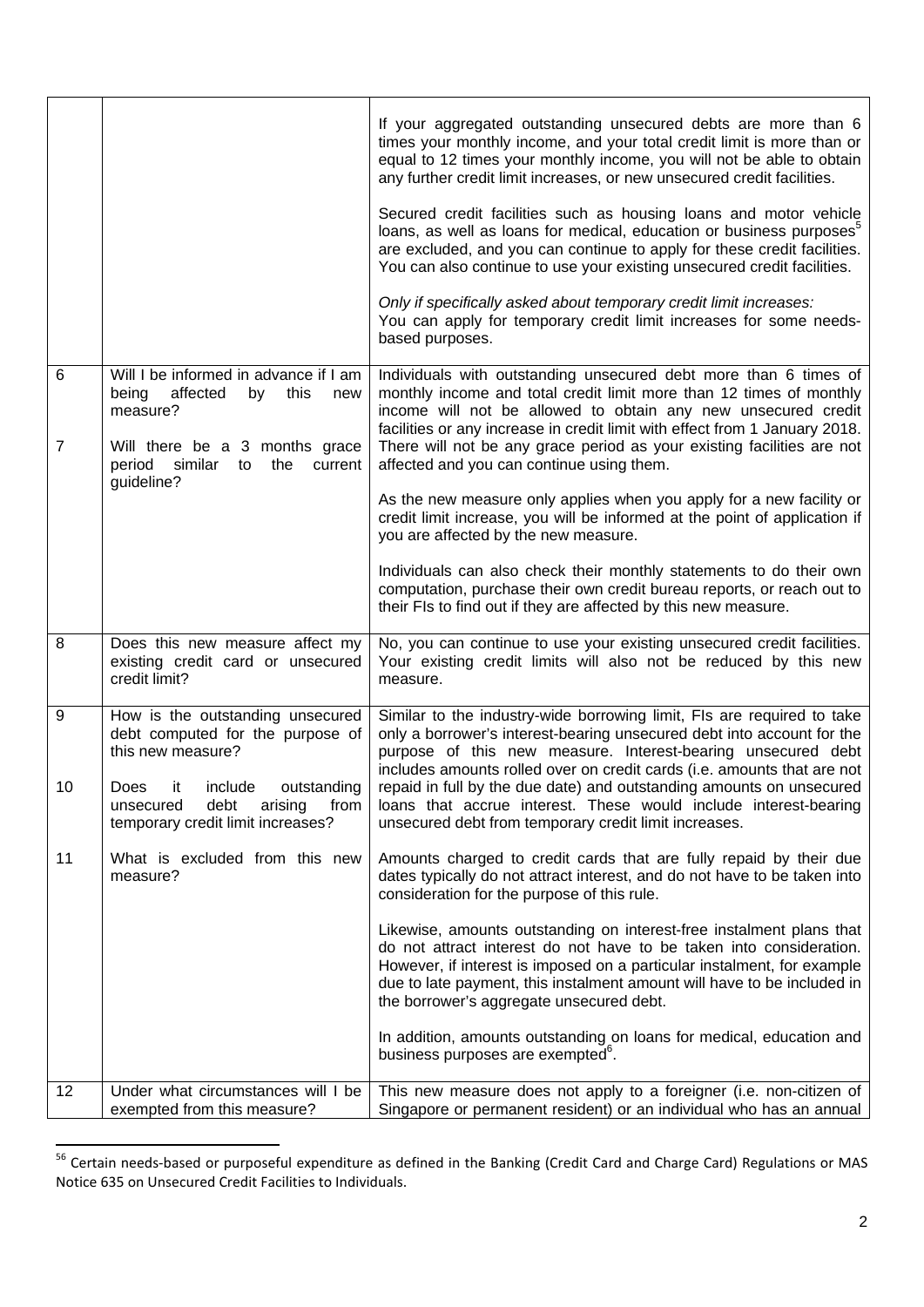|                |                                                                                                                                                                                                                         | income of at least S\$120,000 (or its equivalent in foreign currency), or<br>total net personal assets that exceed S\$2 million (or its equivalent in<br>foreign currency).                                                                                                                                                         |
|----------------|-------------------------------------------------------------------------------------------------------------------------------------------------------------------------------------------------------------------------|-------------------------------------------------------------------------------------------------------------------------------------------------------------------------------------------------------------------------------------------------------------------------------------------------------------------------------------|
| 13             | Is there any exception to be granted<br>on case by case basis?                                                                                                                                                          | This new measure is a pre-emptive move to help encourage prudent<br>borrowing and ensure that borrowers do not accumulate excessive<br>debt.                                                                                                                                                                                        |
|                |                                                                                                                                                                                                                         | There are exceptions for specific needs-based loans, such as<br>business, medical, or study loans. You can also still continue to use<br>your existing unsecured credit facilities even if you are affected by the<br>measure.                                                                                                      |
|                |                                                                                                                                                                                                                         | There are also several assistance schemes and repayment plans<br>available to help borrowers manage down their debt while ensuring<br>that they do not suffer undue hardship.                                                                                                                                                       |
|                |                                                                                                                                                                                                                         | If pressed further by the enquirer:<br>You can still apply for temporary credit limit increases for some<br>needs-based purposes.                                                                                                                                                                                                   |
|                | (B) Technical details on the new unsecured credit measure                                                                                                                                                               |                                                                                                                                                                                                                                                                                                                                     |
| S/N            | <b>Questions</b>                                                                                                                                                                                                        | <b>Answers</b>                                                                                                                                                                                                                                                                                                                      |
| 1              | What are the credit facilities that will<br>be covered by the new measure?                                                                                                                                              | The new measure applies to unsecured credit facilities such as credit<br>cards, personal loans, and overdrafts. It does not apply to secured<br>credit facilities such as housing and motor vehicle loans, as well as<br>specific needs-based loans such as medical, education and business<br>loans.                               |
| $\overline{2}$ | How can I check my outstanding<br>unsecured debts and total credit<br>limit?                                                                                                                                            | You can check your outstanding unsecured debts and total credit limit<br>by purchasing a copy of your credit bureau report from the credit<br>bureaus. For more information, you may refer to the websites of<br>Credit Bureau (Singapore) Pte Limited at www.creditbureau.com.sg<br>and DP Credit Bureau at www.dpcreditbureau.sg. |
|                |                                                                                                                                                                                                                         | The credit bureau report shows all the outstanding balances and<br>credit limits that a borrower has with all the FIs that he has an<br>unsecured and secured credit facility with.                                                                                                                                                 |
|                |                                                                                                                                                                                                                         | If you need help with interpreting the report, you can check the<br>websites of the respective credit bureaus for assistance.                                                                                                                                                                                                       |
|                |                                                                                                                                                                                                                         | In addition, you can verify the outstanding balances and credit limits in<br>your credit bureau report against the outstanding balances and credit<br>limits reflected in your monthly statements. You may also contact your<br>FI directly or check the balances against your online banking<br>accounts.                          |
| 3              | Will the unsecured debts incurred by<br>my Supplementary Cardholder be<br>included<br>in<br>outstanding<br>my<br>unsecured debts as a Principal<br>Cardholder, for the purposes of the<br>new unsecured credit measure? | Yes, the outstanding unsecured debt incurred by the supplementary<br>cardholder will be aggregated in the outstanding unsecured debt of<br>the principal cardholder.                                                                                                                                                                |
| $\overline{4}$ | Can I apply for temporary credit limit<br>increase on my existing unsecured<br>credit facility if my outstanding<br>unsecured debt is greater than 6<br>times my monthly income?                                        | Yes, you can still apply for temporary credit limit increases for some<br>needs-based purposes.                                                                                                                                                                                                                                     |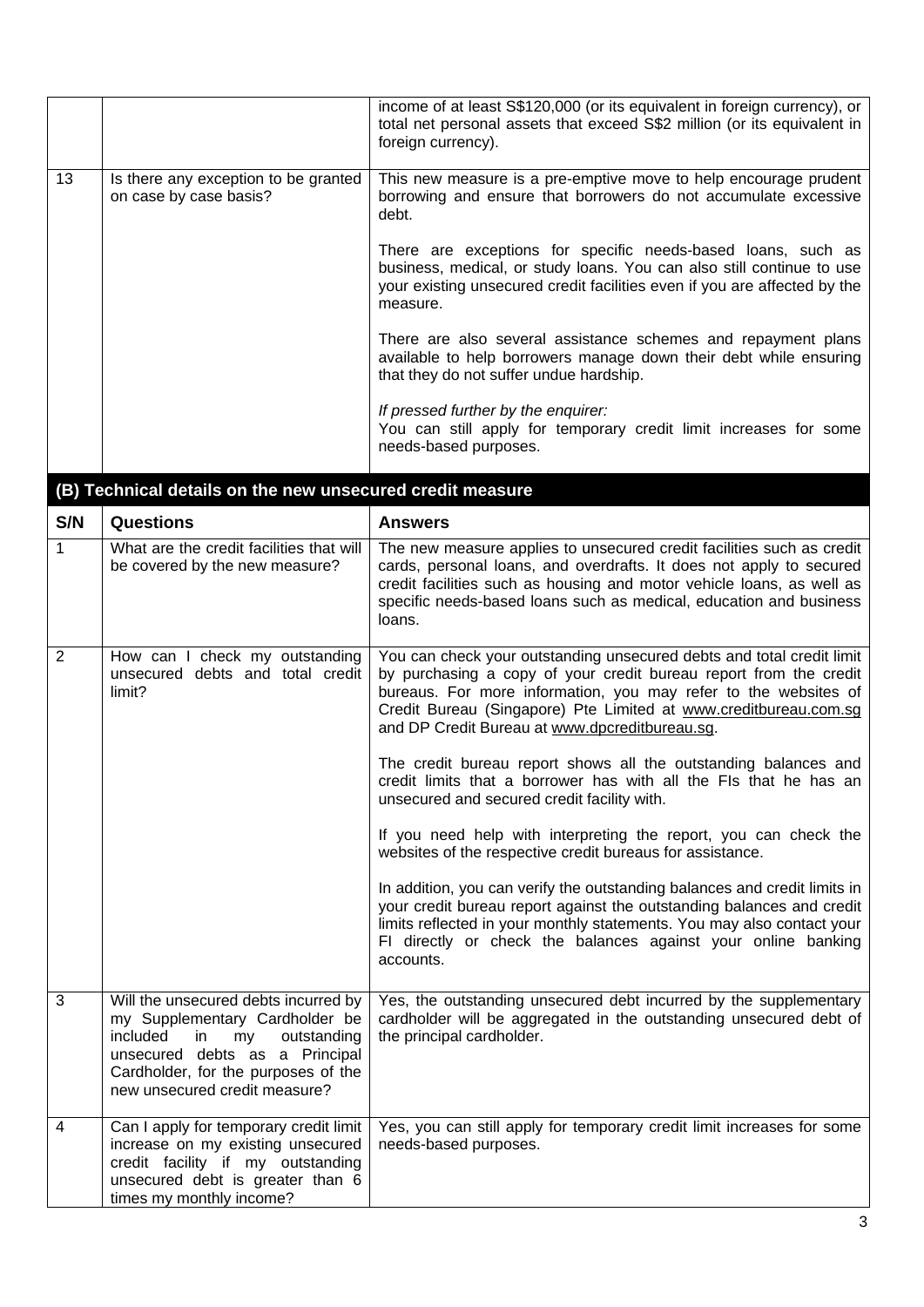| 5                   | My total credit limit across all FIs is<br>more than my annual income. Will<br>the FIs reduce my credit limit due to<br>this new measure?                                                                                    | The new measure does not affect a borrower's existing unsecured<br>credit limits, and they will not be reduced.                                                                                                                                                                                                                                                                                                                                                                                                                                                                                                                                                                                                           |
|---------------------|------------------------------------------------------------------------------------------------------------------------------------------------------------------------------------------------------------------------------|---------------------------------------------------------------------------------------------------------------------------------------------------------------------------------------------------------------------------------------------------------------------------------------------------------------------------------------------------------------------------------------------------------------------------------------------------------------------------------------------------------------------------------------------------------------------------------------------------------------------------------------------------------------------------------------------------------------------------|
| 6<br>$\overline{7}$ | What are the available measures if I<br>require assistance with my debt<br>situation?<br>What can I do to reduce my                                                                                                          | The unsecured credit rules are put in place to encourage prudent<br>borrowing and ensure that borrowers do not accumulate excessive<br>debt. There are several assistance schemes and repayment plans<br>available to help borrowers manage down their debt while ensuring<br>that they do not suffer undue hardship.                                                                                                                                                                                                                                                                                                                                                                                                     |
|                     | outstanding unsecured debts to less<br>than 6 times of my monthly income?                                                                                                                                                    | For example, there is an industry-initiated scheme, known as the Debt<br>Consolidation Plan (DCP), which was launched in January 2017. The<br>DCP allows qualifying borrowers with outstanding unsecured debts of<br>more than 12 times their monthly incomes to consolidate all these<br>debts with one FI, and lower their total repayment obligations with<br>lower interest charges. The decision to grant the DCP is still subject to<br>individual participating FIs' credit assessment. You may wish to find<br>out more from Association of Banks in Singapore's website at<br>https://abs.org.sg/consumer-banking/consumers/debt-consolidation-<br>plan, or approach the participating FIs for more information. |
|                     |                                                                                                                                                                                                                              | In addition, many FIs offer a range of debt restructuring programmes<br>for their customers on a bilateral basis, subject to the individual FI's<br>eligibility criteria and terms and conditions. You may wish to approach<br>your lender for further information.                                                                                                                                                                                                                                                                                                                                                                                                                                                       |
|                     |                                                                                                                                                                                                                              | If necessary, you may wish to consider contacting Credit Counselling<br>Singapore (CCS) for assistance. CCS is a non-profit organisation that<br>helps individuals recover from debt problems by providing general<br>credit management information, credit counselling. CCS also holds<br>regular talks to provide information on debt management. Where<br>applicable, CCS helps individuals to work out a debt management<br>programme with the individual's banks. For more information, you can<br>contact CCS on 1800 6225 5227 or visit their website at<br>http://www.ccs.org.sg/.                                                                                                                                |
| 8                   | recently<br>closed<br>have<br>my  <br>unsecured credit facilities in some<br>Fls. Will my credit limit in these Fls<br>be considered when I apply new<br>credit facilities<br>or credit<br>limit<br>increase with other FIs? | Total credit limit refers to a borrower's credit limits for all unsecured<br>credit facilities (including credit cards, personal loans and overdrafts)<br>summed up across all FIs. Credit limits for unsecured credit facilities<br>that are already closed would not be included in the calculation of total<br>credit limit.                                                                                                                                                                                                                                                                                                                                                                                           |
|                     |                                                                                                                                                                                                                              | You can check your total credit limit by purchasing a copy of your<br>credit bureau report from the credit bureaus. For more information,<br>you may refer to the websites of Credit Bureau (Singapore) Pte<br>Limited at www.creditbureau.com.sg and DP Credit Bureau at<br>www.dpcreditbureau.sg. Please note that it may take some time for<br>closed facilities to be reflected in the report.                                                                                                                                                                                                                                                                                                                        |
|                     |                                                                                                                                                                                                                              | If you disagree with any information in your credit bureau report, you<br>should write to the credit bureau to seek clarification. The credit<br>bureau will:                                                                                                                                                                                                                                                                                                                                                                                                                                                                                                                                                             |
|                     |                                                                                                                                                                                                                              | consult the member of the credit bureau that provided the<br>(a)<br>disputed information;                                                                                                                                                                                                                                                                                                                                                                                                                                                                                                                                                                                                                                 |
|                     |                                                                                                                                                                                                                              | post a notice in your credit file with the credit bureau that the<br>(b)<br>information is disputed and under investigation; and                                                                                                                                                                                                                                                                                                                                                                                                                                                                                                                                                                                          |
|                     |                                                                                                                                                                                                                              | inform you of the progress and outcome of its investigation.<br>(c)                                                                                                                                                                                                                                                                                                                                                                                                                                                                                                                                                                                                                                                       |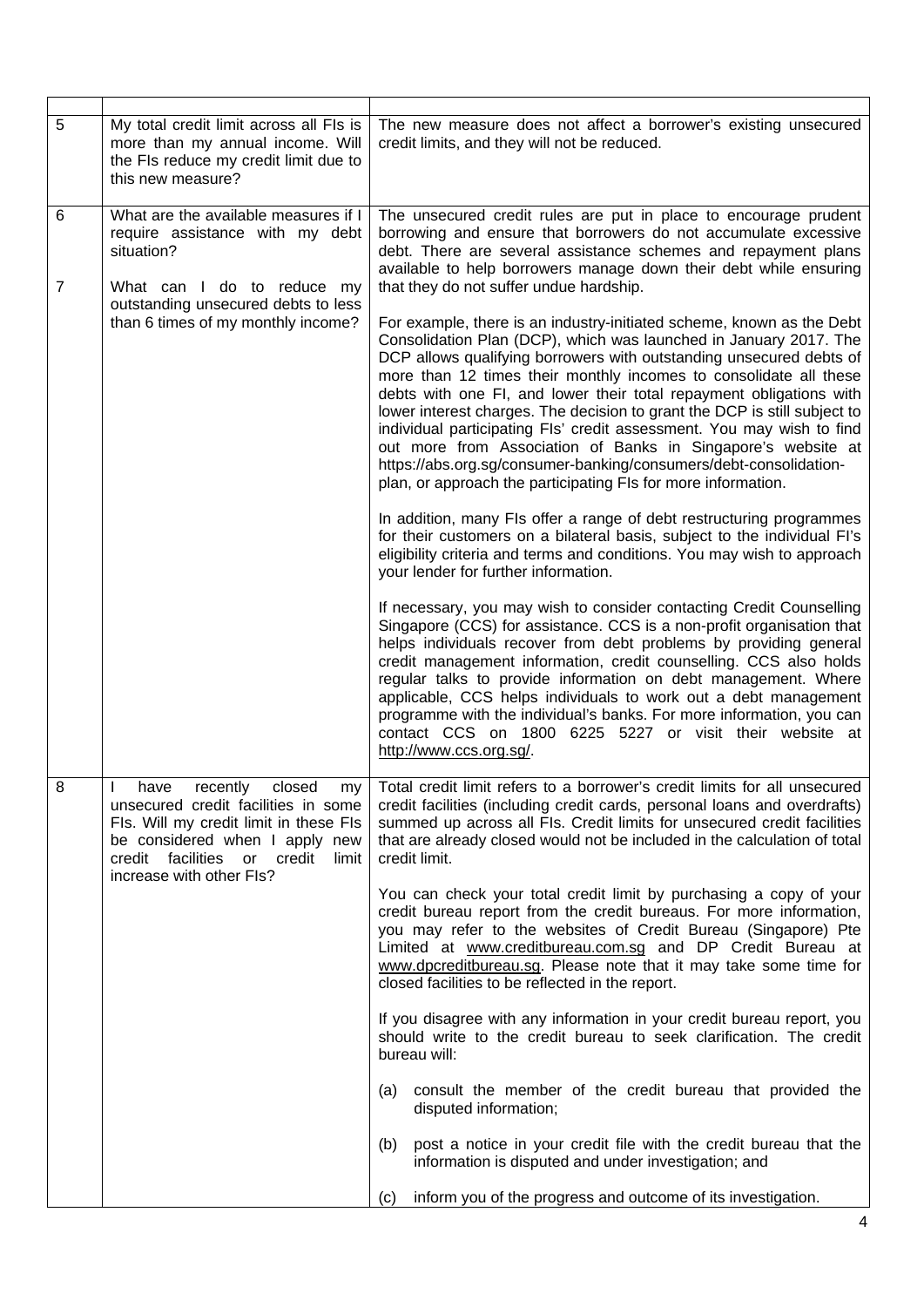|    |                                                                                                                                                                                                                                      | If your credit bureau report is rectified following the investigation, the<br>revised report will be sent to all members of the credit bureau who<br>made enquiries on you in the past 3 months.                                                                                                                                            |
|----|--------------------------------------------------------------------------------------------------------------------------------------------------------------------------------------------------------------------------------------|---------------------------------------------------------------------------------------------------------------------------------------------------------------------------------------------------------------------------------------------------------------------------------------------------------------------------------------------|
| 9  | When can an individual who is<br>affected by the new measure apply<br>for increase in credit limits or new                                                                                                                           | An individual affected by the new measure will be able to apply for an<br>increase in credit limits or new unsecured credit facilities again when:                                                                                                                                                                                          |
|    | unsecured credit facilities again?                                                                                                                                                                                                   | a) his outstanding unsecured debts are paid down to less than 6<br>times of his monthly income; or                                                                                                                                                                                                                                          |
|    |                                                                                                                                                                                                                                      | b) he reduces his total credit limit for his existing facilities to less<br>than 12 times his monthly income.                                                                                                                                                                                                                               |
|    |                                                                                                                                                                                                                                      | Just like all other applications for new unsecured credit facilities,<br>approval will be subject to the FIs' internal credit assessment criteria,<br>as well as income and credit bureau checks.                                                                                                                                           |
| 10 | I am affected by this new measure<br>as my outstanding unsecured debt<br>is more than 6 times my monthly<br>income. Can I transfer my existing<br>credit card limit to a term loan for<br>repaying my outstanding unsecured<br>debt? | You can continue to draw on your existing unsecured credit facilities,<br>subject to the other existing rules. This includes using your existing<br>credit card limit for a term loan to repay your outstanding unsecured<br>debt, provided that this is done with the same FI and does not result in<br>an increase in total credit limit. |
|    | (C) Credit assessment / Income and credit bureau checks                                                                                                                                                                              |                                                                                                                                                                                                                                                                                                                                             |
| 1  | How does the FI make sure that the<br>information on my outstanding<br>unsecured debts is updated?                                                                                                                                   | FIs will conduct credit bureau checks, which include information on an<br>individual's outstanding unsecured debts across all FIs, before<br>granting a new unsecured credit facility or a credit limit increase.                                                                                                                           |
|    |                                                                                                                                                                                                                                      | If you disagree with any information in your credit report, you should<br>write to the credit bureau to seek clarification. The credit bureau will:                                                                                                                                                                                         |
|    |                                                                                                                                                                                                                                      | (a) consult the member of the credit bureau that provided the<br>disputed information;                                                                                                                                                                                                                                                      |
|    |                                                                                                                                                                                                                                      | (b) post a notice in the borrower's credit file with the credit<br>bureau that the information is disputed and<br>under<br>investigation; and                                                                                                                                                                                               |
|    |                                                                                                                                                                                                                                      | (c) inform the borrower of the progress and outcome of its<br>investigation.                                                                                                                                                                                                                                                                |
|    |                                                                                                                                                                                                                                      | If the borrower's credit report is rectified following the investigation,<br>the revised report will be sent to all members of the credit bureau,<br>who made enquiries on the borrower in the past 12 months.                                                                                                                              |
| 2  | How does the FI establish my latest<br>monthly income?                                                                                                                                                                               | Income information and records are based on an individual's<br>submission to a FI. Each FI determines and maintains its own set of<br>income documentation and computation for internal credit risk<br>assessment.                                                                                                                          |
|    |                                                                                                                                                                                                                                      | Borrowers are strongly encouraged to update their income records<br>with their Fls.                                                                                                                                                                                                                                                         |
| 3  | Is the FI required to conduct a fresh<br>income and credit bureau check<br>before issuing an additional credit<br>card to me?                                                                                                        | A fresh income and credit bureau check is not mandatory if the<br>additional credit card is issued without any increase in credit limit.<br>However, if you are increasing your credit limit along with the new<br>credit card, the FI will need to conduct a fresh income and credit<br>bureau check.                                      |